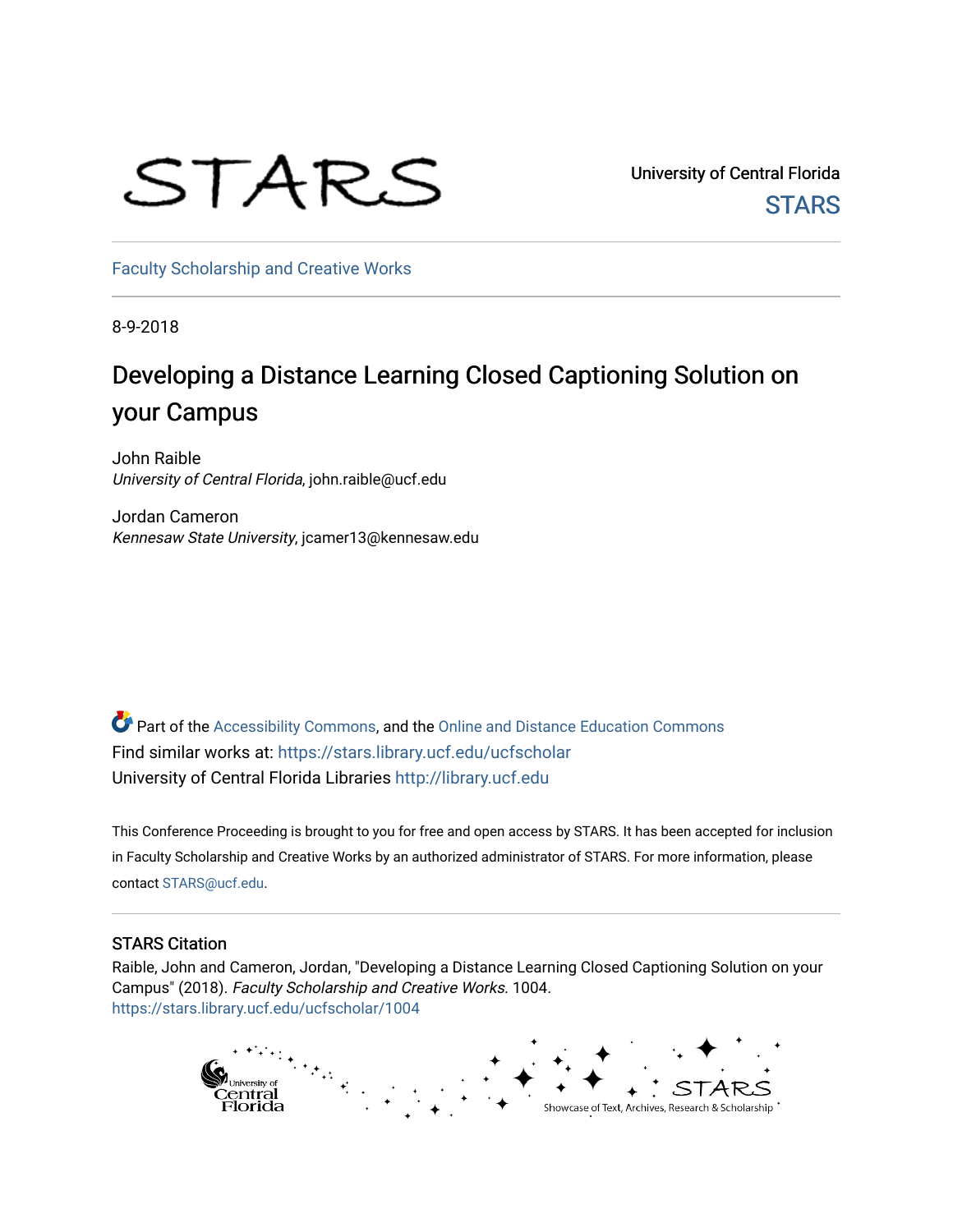# **Developing a Distance Learning Closed Captioning Solution on your Campus**

John Raible Associate Instructional Designer University of Central Florida

Jordan Cameron Assistant Director for Academic Web Accessibility Kennesaw State University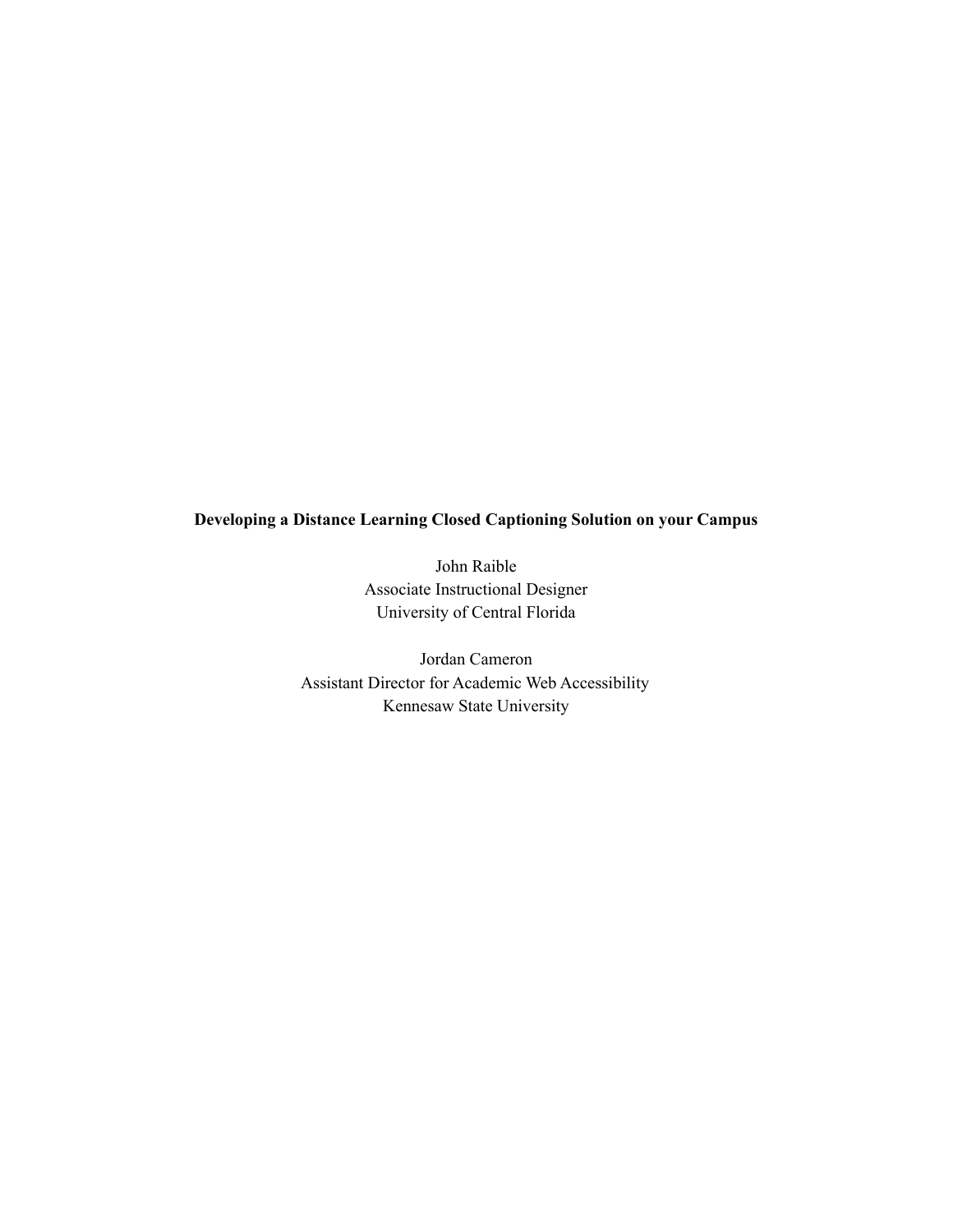#### Introduction

According to the Centers for Disease Control, as of 2012, 15% of Americans over the age of 18 report some level of hearing loss (Blackwell, Lucas, & Clarke, 2014). This statistic, coupled with federal, state, and local efforts to push more and more adults into higher education programs, creates the perfect storm for colleges and universities who do not yet have adequate deaf and hard of hearing services available to students.

Recently, several studies have indicated the need for captioning and transcripts for student populations beyond the traditional DHH subgroup. Two studies from Oregon State University's eCampus Research Unit provide a clear picture of the state of captioning on campuses in the United States.

*Implementation of & Solutions for Closed Captioning in U.S. Institutions of Higher Education: Results from a National Study* reports the majority of respondents noted that their institutional response to closed captioning implementation is more reactive than proactive (16 respondents) or primarily reactive (9 respondents). In other words, for most institutions in the study, closed captioning implementation is done only after accommodation is requested. The largest number of respondents (20) noted that no aspects of captioning are centralized at their institution. A little over a quarter (13 respondents) noted that a centralized policy exists for captioning. Almost the same number (11 respondents) noted that a centralized operations team exists for captioning. One in five institutions (9) noted that a centralized budget exists for captioning. be in compliance with the law (37 respondents), to avoid potential litigation (35 respondents), and in response to accommodation requests (33 respondents).

The other study, *Student Uses and Perceptions of Closed Caption and Transcripts: Results from a National Study*, reports that 98.6% of students said they found captions helpful. 75% of students who use captions do so as a learning aid. Many of these students are not members of the Deaf and Hard of Hearing (DHH) community. In fact, according to this study, 66% of English as a Second Language (ESL) students and and 61% of students with a learning disability find captions helpful.

Clearly, colleges and universities must respond to the needs of students to create engaging and relevant multimedia with accurate captioning.

# Described and Captioned Media Program

Captioning is more than just a text overlay added to a video. According to WCAG 2.0 guidelines and multiple court rulings, captions must be synchronized, equivalent, and accessible. While these three criteria seem straightforward, the implementation of them can cause novices to create captions that do more harm than good. For this reason, the National Association of the Deaf (in partnership with the Department of Education) created the Described and Captioned Media Program. The DCMP publishes and updates a "Captioning Key" with guidelines for closed and open captions. Any university solution for captioning should utilize this valuable resource whether they are requesting captions from a vendor who bases their practices on these guidelines or employing campus staff to create and edit captions.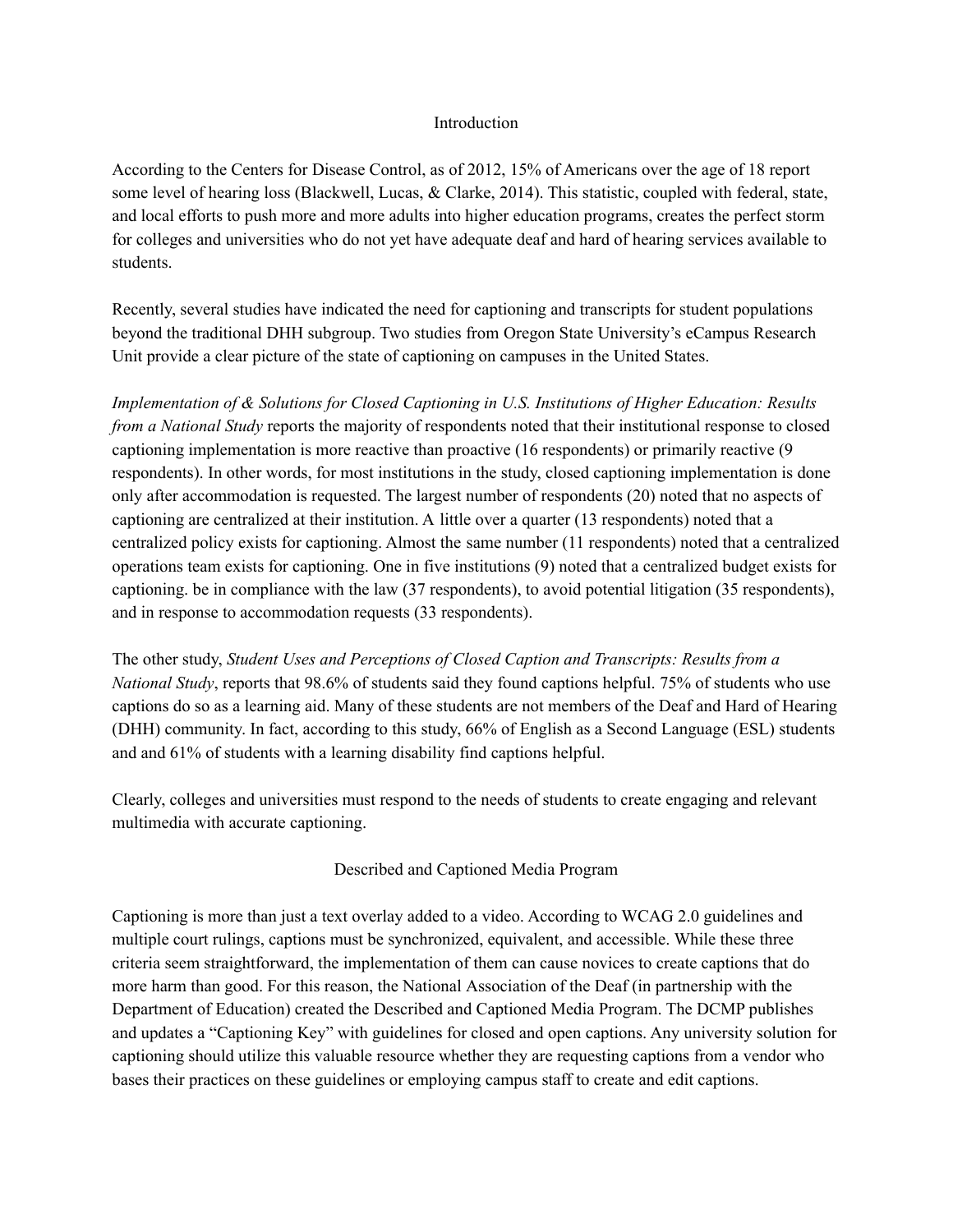# Legal Requirements

Section 504 of the Rehabilitation Act of 1973 is a federal law designed to protect the rights of individuals with disabilities in programs and activities that receive federal funding from the U.S. Department of Education (United States Department of Education, 2018). Examples of federal funding at public colleges or universities are grants and any type of federal student financial aid.

Title II of the American with Disabilities Act of 1990 protects individuals with disabilities from discrimination on the basis of disability in services, programs, and activities provided by public colleges and universities. Title II extends the prohibition on discrimination, established by section 504 of the Rehabilitation Act of 1973, to public colleges or universities regardless of federal funding (United States Department of Justice, n.d.).

# Kennesaw State Method

Prior to 2016, Kennesaw State relied on a a speech to text appliance was used for machine generated captions. Student assistants were employed to clean up the files and return them to faculty. This process involved no fewer than 12 steps on the part of faculty, many of them quite time consuming. The university needed a solution that to meet the following needs:

- reduce the number of steps faculty must take to get videos captioned,
- allow faculty to request machine-generated captions that they can edit,
- allow faculty to request professionally captioned files, and
- remain within the prescribed budget.

After adopting Kaltura's MediaSpace as the university's instructional video repository, the Distance Learning Center (DLC) and University Information Technology Services (UITS) partnered with vendors Kaltura and Cielo24 to embed Cielo24's closed captioning tool into MediaSpace while creating a custom editor to allow faculty to edit caption files inside of MediaSpace. This system also allows the Distance Learning Center to have videos professionally captioned by the vendor's team. The project was not without hiccups, and the KSU team regularly worked with the vendors' developers to make sure the system could provide administrators, faculty, and staff with all of the functionality envisioned by the team. The DLC team lead was often heard saying, "Why would I ask faculty to use this if YouTube's editor is easier for them to navigate? Let's make some changes…" The process took a year to complete.

The result of this partnership is a closed captioning system integrated into MediaSpace that provides faculty with speedy machine generated captions and an embedded editor for faculty to use to "clean up" these files. The process is very easy and very simple. Faculty do not have to download and upload files. They can create, edit, and share videos directly in this environment. During the month of May 2017, just one month after the system was fully implemented at KSU, 4,011 minutes of video and audio were captioned using the system's machine captioning tool. Presumably, these minutes of video/audio would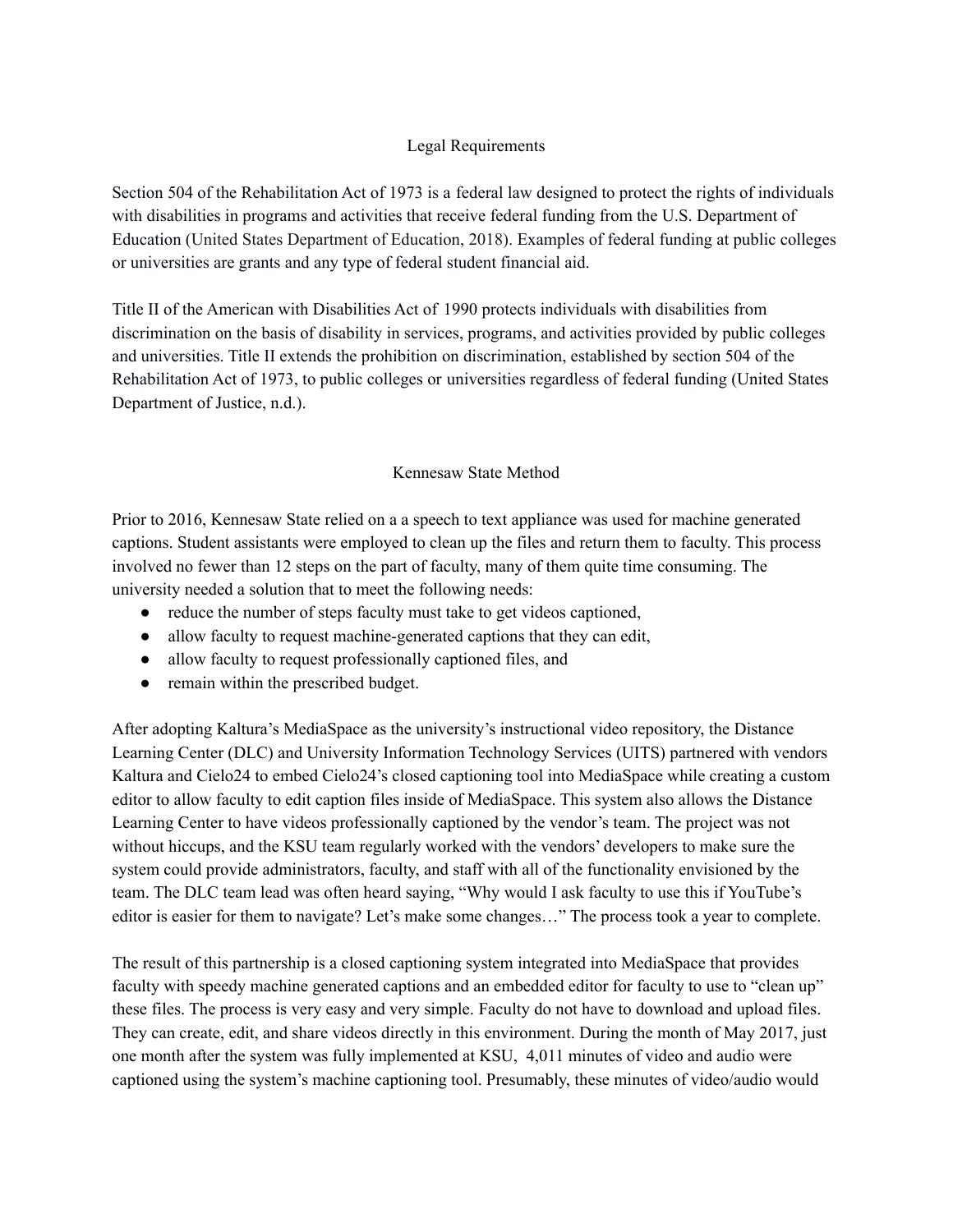have gone uncaptioned without this tool. In just one month, the project made 4,011 minutes of video more universally accessible. If we apply those numbers to the entire year, the impact is huge.

Kennesaw State has a practical solution to remove accessibility barriers to multimedia now, thus making them one step closer to ensuring an accessible instructional environment for diverse learners. The impact of this project within the University System of Georgia (USG) has also been substantial.. The captioning system was adopted by the USG and most of its 20+ institutions. Many of those institutions use the tool created by this collaboration on a daily basis.

# University of Central Florida (UCF) Method

The Center for Distributed Learning (CDL) has worked for years with the Student Accessibility Services (SAS) office to offer immediate need accommodations for students in distance courses (Bastedo, Sugar, Swenson, & Vargas, 2013). A course requiring a transcript or caption file would be handled by SAS while CDL would work with the faculty to display the appropriate file based on the type of media. Since implementation of this workflow, the number of online courses with a student who identifies as deaf or hard of hearing have doubled; straining the effectiveness of this process.

A self-formed working group at CDL spent Fall 2017 researching institutional closed captioning strategies and practices from across the U.S. higher education landscape in order to develop a proactive, before a student accomodation is required, closed captioning strategy for online courses at UCF. Adopting a proactive position benefits all learners while reducing the amount of work that has to be completed for an immediate need accomodation. Designing a clear process for faculty while being scalable, systematic, and sustainable was a challenge. We were informed that resources would not be sufficient to caption all multimedia in all online courses. It was agreed upon by the research group that faculty would submit a proposal to have multimedia captioned in a course. A committee of representatives from two different faculty support units would evaluate the proposal based on the number of files, instructional content value, and reusability. This process fits the culture of UCF as it is similar to other service and awards programs on campus. CDL would then facilitate the submission of multimedia to vendors for captioning and integrating into the course. This process would repeat every semester. If a faculty member was not fully funded, they could apply for the next term. Our proposal was accepted by leadership and was funded to start in Fall 2018.

A complicating factor for captioning at UCF is the lack of a centralized video repository. Multimedia is presented from various sources and in different formats. The most common source of multimedia is YouTube. To address this issue, UCF adopted the open-source video player named Able Player. Created by the DO-IT Center at the University of Washington with funding from the National Science Foundation, Able Player is a customizable HTML5 video player that can overlay audio descriptions and closed captions over a variety of multimedia formats (Thompson, 2015). A CDL instructional designer and software developer worked together to create an integration in the Canvas LMS to display YouTube videos in Able Player with CDL or SAS provided caption file in the Web Video Text Track (WebVTT) format. The provided WebVTT files are hosted in a database for organization and reusability. This method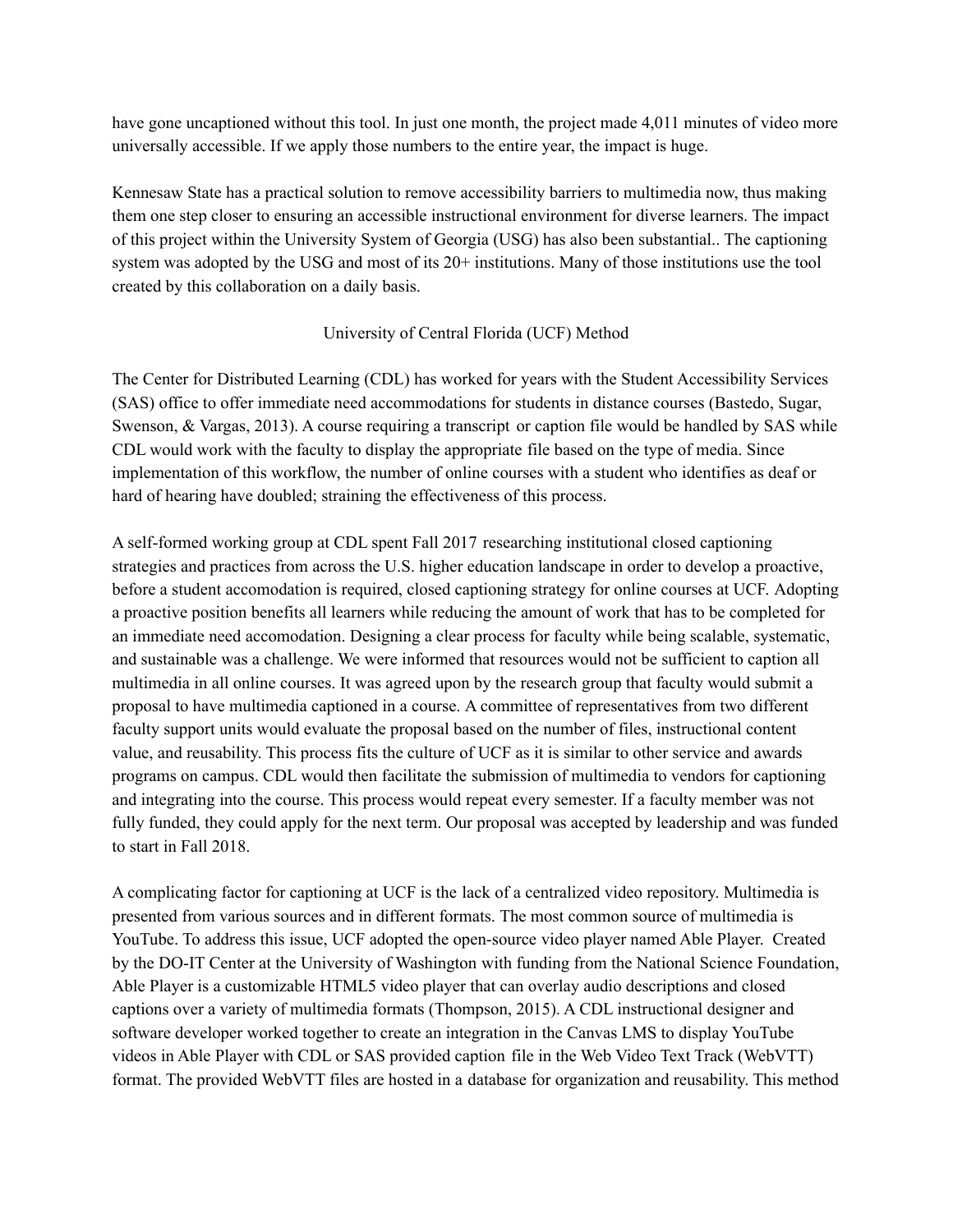provided CDL will a legal way to provide closed captioning for YouTube videos that the faculty do not own.

#### Conclusion

There are multiple paths to the goal of providing equal access to DHH students. The two methods presented reflect institutional culture and resources. The key to a successful captioning plan relies on the ability to adopt best practices to meet the needs of both students and the institution.

#### References

Anastasopoulos, N., & Baer, A. M. (2013). MOOCs: When Opening Doors to Education, Institutions Must Ensure That People with Disabilities Have Equal Access. *New England Journal Of Higher Education*,

Bastedo, K., Sugar, A., Swenson, N., & Vargas, J. (2013). Programmatic, Systematic, Automatic: An Online Course Accessibility Support Model. *Journal Of Asynchronous Learning Networks*, 17(3), 87-102.

Blackwell, D.L., Lucas, J.W., Clarke, T.C.. Summary health statistics for U.S. adults: National Health Interview Survey, 2012. National Center for Health Statistics. Vital Health Stat 10(260). 2014.

Linder, K. (2016). *Implementation of and solutions for closed captioning in U.S. institutions of higher education: Results from a national study*. Corvallis, OR: Oregon State University Ecampus Research Unit*.*

Linder, K. (2016). *Student uses and perceptions of closed captions and transcripts: Results from a national study*. Corvallis, OR: Oregon State University Ecampus Research Unit*.*

Thompson, T. (2015). Video for all: accessibility of video content and universal design of a media player. In Sheryl E. Burgstahler (Ed), Universal Design in Higher Education From Principles to Practice (pp 259-276). Harvard Education Press: Cambridge, Mass.

United States Department of Education. Office of Civil Rights. (2018). Protecting Students with Disabilities. Retrieved from https://www2.ed.gov/about/offices/list/ocr/504faq.html.

United States Department of Justice. Office of Civil Rights. (n.d.) State and Local Governments. Retrieved from https://www.ada.gov/ada\_title\_II.htm.